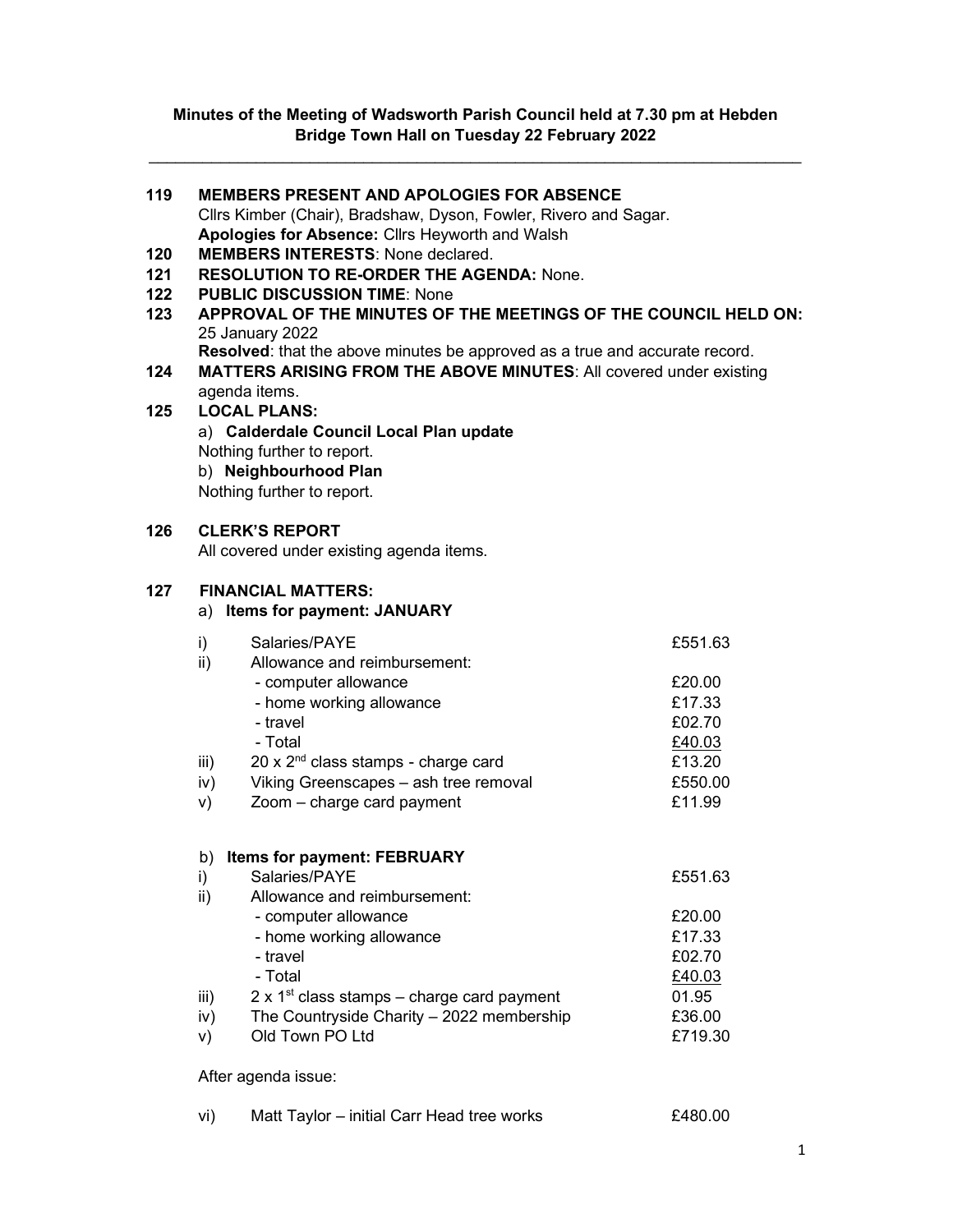# c) Financial reporting:

- i) Bank reconciliations (monthly)
- ii) Budget monitoring (quarterly)
- d) Grants: No applications received.

Resolved: that the payments be approved and the reports received.

## 128 CORRESPONDENCE:

None received before agenda issued or covered under existing agenda items. Additional correspondence after agenda issue:

a) Calderdale Council: Response letter – Parish support grant cuts. Resolved: to write back re-pointing out the Calderdale Council savings re the Parish Council owning and managing Pecket Well and Old Town recreation areas and playgrounds. Further to request that any cuts are phased in.

b) Slow the Flow: Correspondence from resident Resolved: that Cllr Bradshaw arrange a Cllr visit to the resident's woodland

## 129 PLANNING:

- a) New Applications received at time of agenda issue: None
- b) Applications received after Agenda Issue: None
- c) Other Planning Issues:
- i) Crimsworth Dean Dye Works Resolved: that Calderdale are contacted regarding lack of information in relation to changes to planning condition 1.
- ii) Middle Nook

It was noted that preparation work had already started at the site before the planning application had been granted.

Resolved: that Cllr Kimber take a photo and the site be put on a watching brief.

## 130 ROAD AND FOOTPATH MATTERS:

a) Trees on the way down to Kitling Bridge.

Resolved: that CROWS be contacted and thanked for work and to ask if any further clearance works are planned.

b) Potential location of speed awareness sign in Pecket Well.

Resolved: that option 2 be chosen and the suggestion put forward that a more appropriate site might be slightly further up the hill in the 30 miles per hour zone.

c) Overgrown vegetation.

Resolved: that Cllr Sagar provide a photo.

d) Dumped tyres on Keighley Road above Pecket Well.

## Resolved that:

- i) this be re-reported to Calderdale.
- ii) this be raised by Cllr Kimber at the next Safer Cleaner Greener meeting.
- e) Drainage issue at quarry near Pecket Well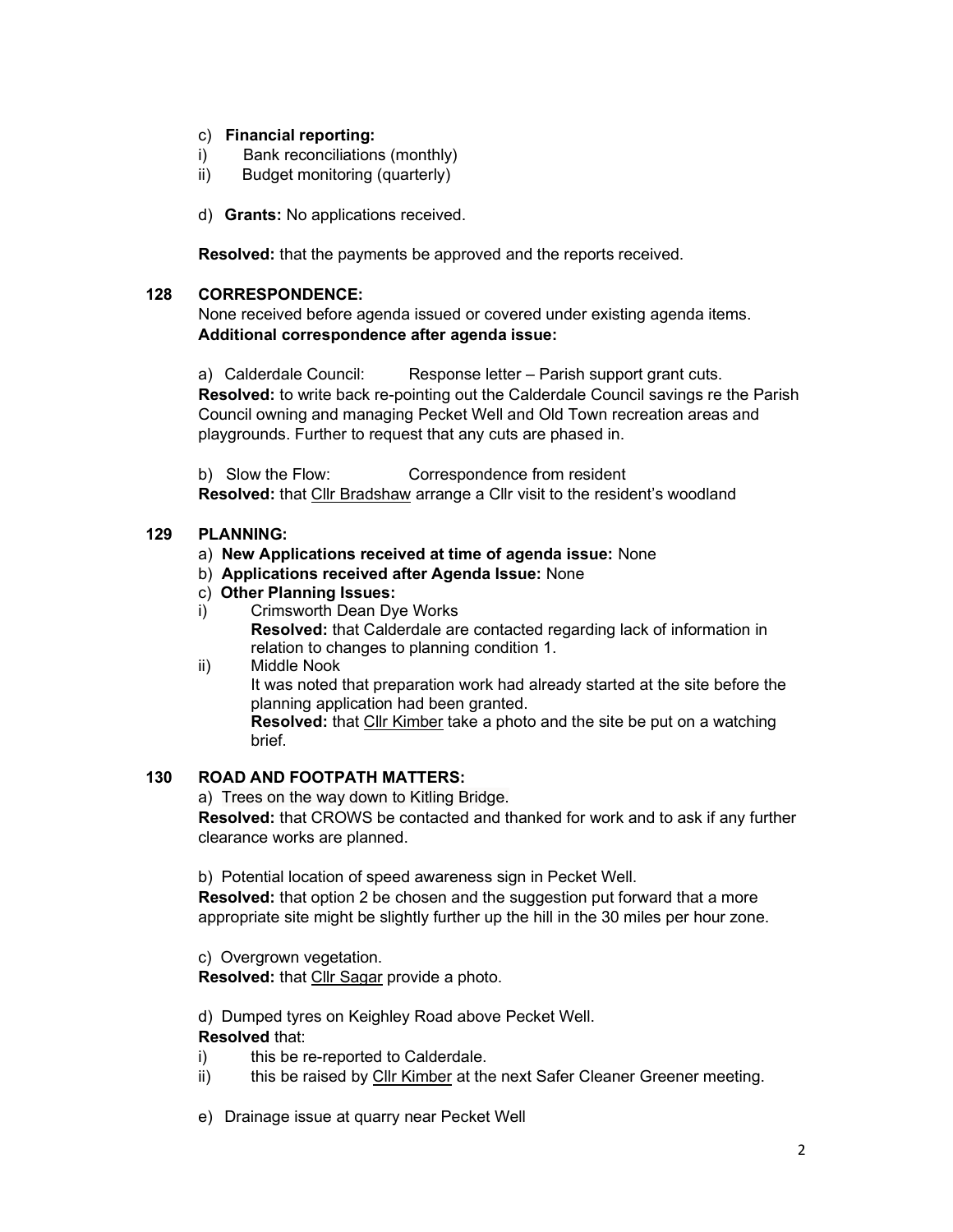Resolved: that Cllr Bradshaw provide a photo and location plan/detail so this can be reported to Calderdale.

f) Blocked drains at Boston Hill and Midgehole Road.

# Resolved that:

- i) Calderdale's current gully clearing policy be requested.
- ii) when road and footpath issues, including drainage, are reported that residents and Cllrs provide at least one photo and precise details of the location.
- iii) it was also noted that Cllrs and residents can report these issues direct to Calderdale via their website.

g) Blocked culvert on field opposite Old Town Mill. Resolved:

i) that Cllr Sagar provide a photo and that this be reported to Calderdale.

# 131 ALLOTMENTS, PARKING SPACES AND GARAGES

a) Procedure for handover of garage plots update. Resolved that:

- i) the update be received.
- ii) that the current policy be amended to include a statement that no electricity supply is allowed to any parish Council parking space, garage or allotment.
- iii) a letter be sent to the tenant concerned.

# 132 PLAYGROUNDS:

a) Bi-weekly inspections Resolved: that Cllrs Fowler and Kimber carry out the bi-weekly inspections.

# 133 COUNCIL LAND MATTERS

a) Track at side of Old Town Green Resolved:

- i) to note confirmation that the track does not belong to Wadsworth Parish Council.
- ii) that a strong letter be sent to the appropriate utilities company
- iii) that the concerned resident be informed re above.

# 133 CLIMATE CRISIS – PARISH COUNCIL UPDATE

- a) The following proposals were discussed:
- i) production of a Climate Action Plan using the Climate Action Plan for Councils template.
- ii) to complete a carbon impact assessment.
- iii) to link up with HRTC Climate Emergency and Biodiversity Coordinator.
- iv) to request that the above officer speaks at a future Wadsworth Parish Council meeting.

# Resolved that:

- i) Cllr Sagar begin work on the Council's Climate Action Plan including a carbon impact assessment.
- ii) HRTC Climate Emergency and Biodiversity Co-ordinator be invited to the Councils April meeting.

# 134 BUSINESS CONTINUITY PLAN